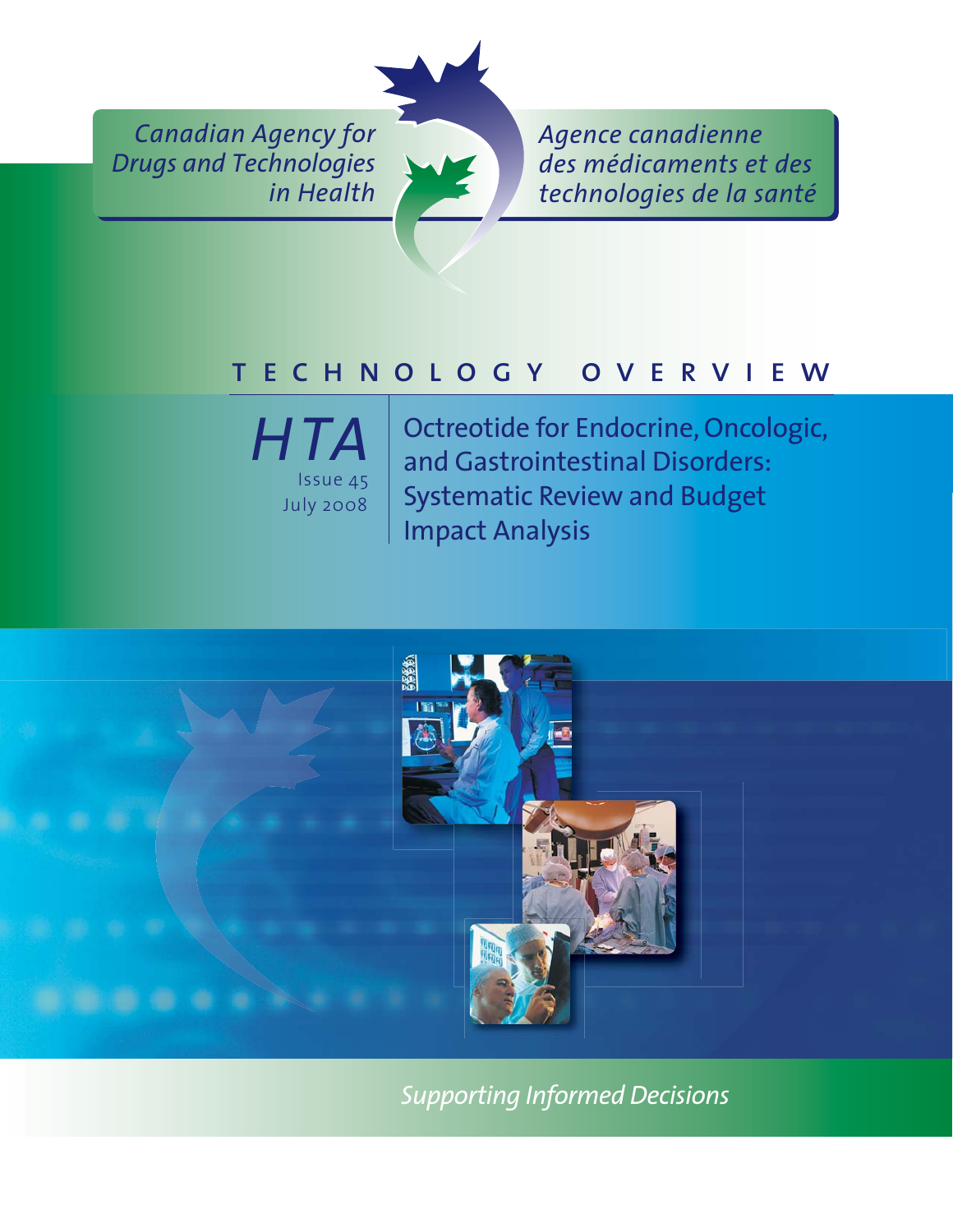**Until April 2006, the Canadian Agency for Drugs and Technologies in Health (CADTH) was known as the Canadian Coordinating Office for Health Technology Assessment (CCOHTA).** 



*Cite as:* Murphy G, Perras C, Desjardins B, Chen S, Moulton K, Jonker D, Perlman K, Pasieka J, Ezzat S, Cripps C, Mensinkai M, Skidmore B. *Octreotide for Endocrine, Oncologic, and Gastrointestinal Disorders: Systematic Review and Budget Impact Analysis* [Technology overview number 45]. Ottawa: Canadian Agency for Drugs and Technologies in Health; 2008.

Production of this report is made possible by financial contributions from Health Canada and the governments of Alberta, British Columbia, Manitoba, New Brunswick, Newfoundland and Labrador, Northwest Territories, Nova Scotia, Nunavut, Ontario, Prince Edward Island, Saskatchewan, and Yukon Territory. The Canadian Agency for Drugs and Technologies in Health takes sole responsibility for the final form and content of this report. The views expressed herein do not necessarily represent the views of Health Canada or any provincial or territorial government.

Reproduction of this document for non-commercial purposes is permitted provided appropriate credit is given to CADTH.

CADTH is funded by Canadian federal, provincial, and territorial governments.

Legal Deposit – 2008 National Library of Canada ISSN: 1203-9012 (print) ISSN: 1481-4501 (online) O0348 – July 2008

PUBLICATIONS MAIL AGREEMENT NO. 40026386 RETURN UNDELIVERABLE CANADIAN ADDRESSES TO CANADIAN AGENCY FOR DRUGS AND TECHNOLOGIES IN HEALTH 600-865 CARLING AVENUE OTTAWA ON K1S 5S8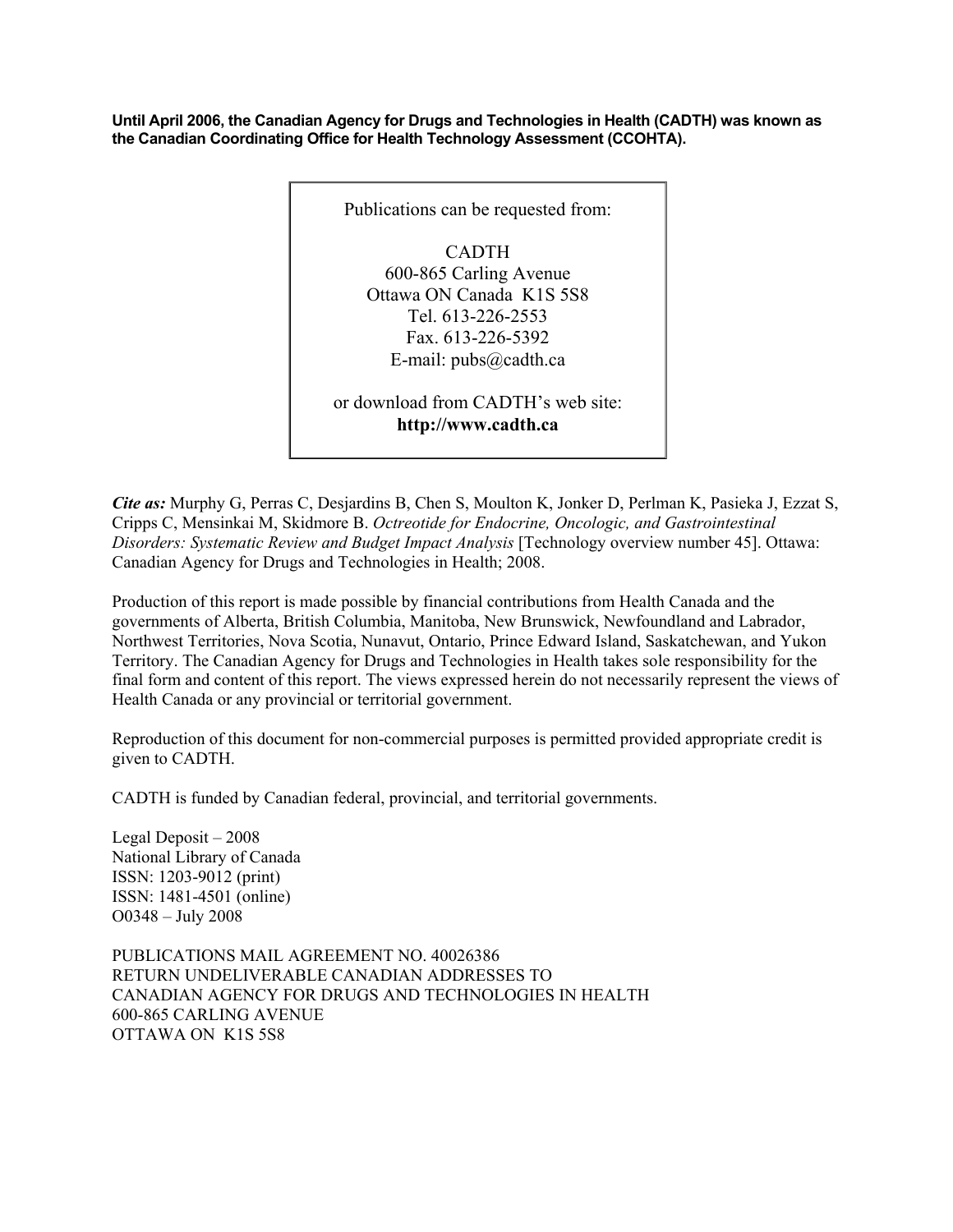#### **Canadian Agency for Drugs and Technologies in Health**

### **Octreotide for Endocrine, Oncologic, and Gastrointestinal Disorders: Systematic Review and Budget Impact Analysis**

July 2008

We thank Suzanne Morphet for her assistance in creating this overview from a longer report authored by Murphy et al.

This overview is based on the Technology Report commissioned by CADTH: Murphy G, Perras C, Desjardins B, Chen S, Moulton K, Jonker D, Perlman K, Pasieka J, Ezzat S, Cripps C, Mensinkai M, Skidmore B. *Octreotide for endocrine, oncologic, and gastrointestinal disorders: systematic review and budget impact analysis* [Technology report number 111]. Ottawa: Canadian Agency for Drugs and Technologies in Health; 2008.

CADTH takes sole responsibility for the final form and content.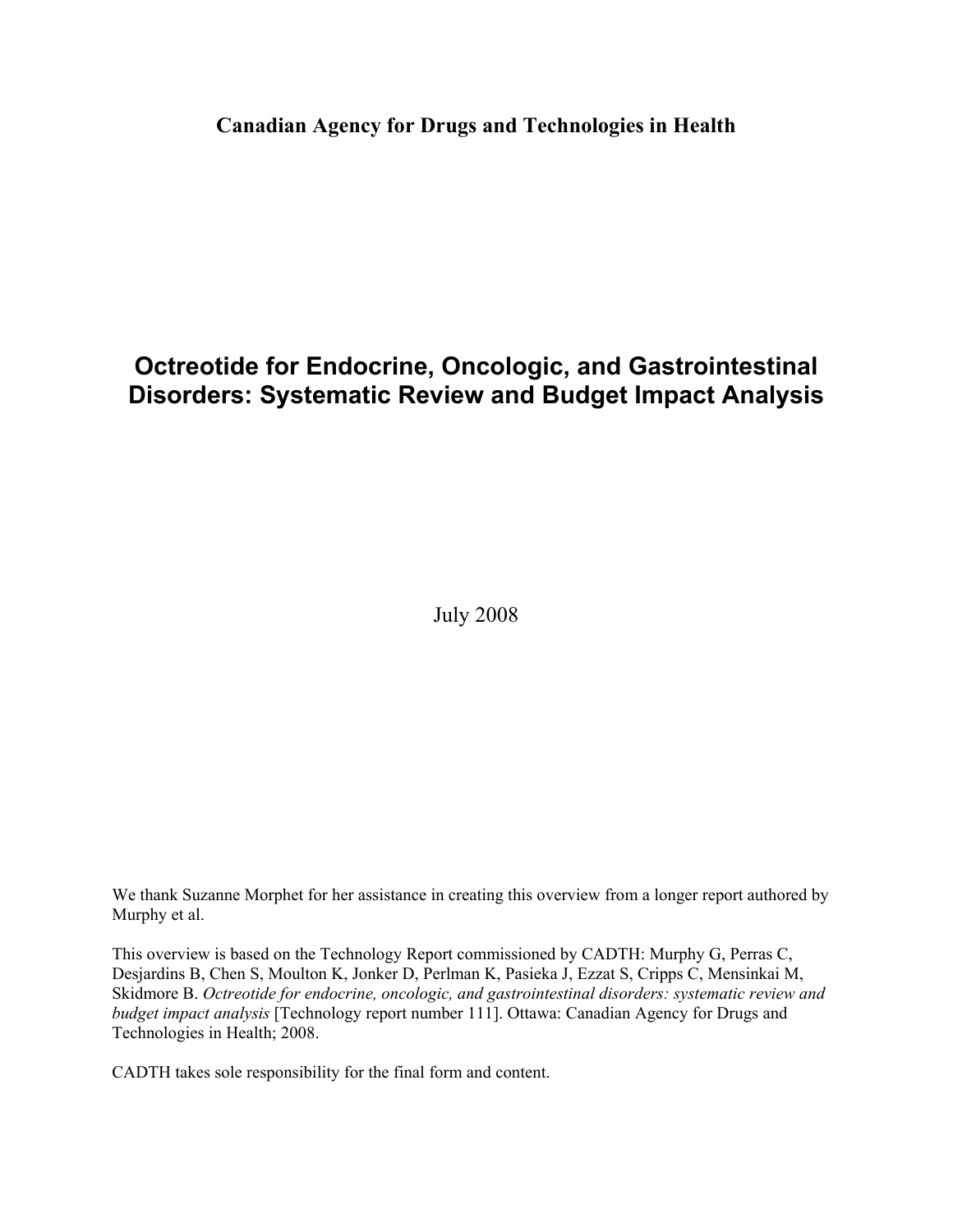# **REPORT IN BRIEF**

July 2008



#### **Octreotide for Endocrine, Oncologic, and Gastrointestinal Disorders: Systematic Review and Budget Impact Analysis**

#### **Technologies**

Octreotide, which is a synthetic analogue of somatostatin, inhibits endocrine and exocrine secretions.

#### **Condition**

Octreotide is approved by Health Canada for use in acromegaly, neuroendocrine tumours, pancreatic surgery, and emergency bleeding of gastroesophageal varices. Octreotide is also being used for other unapproved indications.

#### **Issue**

Given the growing use of octreotide and the availability of a long-acting somatostatin analogue (lanreotide), a review of the clinical and cost-effectiveness evidence on the approved uses and on six selected unapproved uses of octreotide is timely.

#### **Methods and Results**

Relevant meta-analyses or systematic reviews, randomized controlled trials (RCTs), controlled clinical trials, and economic analyses were identified. Eighty-two RCTs were included. Meta-analysis was possible for outcomes in five indications. Data from the non-randomized controlled clinical trials were used for the assessment of harms only. For the economic analysis, a narrative synthesis of eight identified economic evaluations (four in a Canadian context) was conducted, and a budget impact analysis for five publicly funded drug plans was completed.

#### **Implications for Decision Making**

- **Substantial uncertainty remains.** An effect on mortality has not been observed. Octreotide improved surrogate markers of efficacy or short term symptom control in patients with acromegaly, neuroendocrine tumours, esophageal bleeding, and bowel obstruction**.** For patients with hepatocellular carcinoma, pancreatic cancer, or refractory diarrhea related to HIV-AIDS or chemotherapy, no consistent clinical effect was found. Octreotide is not associated with substantial harm in the short term. The impact on health-related quality of life, the efficacy of short acting versus long-acting octreotide, or the optimal duration of octreotide therapy is largely unknown.
- **The use of octreotide in pancreatic surgery warrants consideration.** Octreotide reduced the risk of some complications after pancreatic surgery and is more effective and less costly compared to placebo.
- **A potential for increased expenditures exists.** The coverage of unapproved indications could double the expenditures on octreotide for publicly funded drug plans. If only palliative care programs are funded, reimbursement for approved and unapproved indications results in a smaller budget increase.

This summary is based on a comprehensive health technology assessment available from CADTH's web site (www.cadth.ca): Murphy G, Perras C, Desjardins B, Chen S, Moulton K, Jonker D, Perlman K, Pasieka J, Ezzat S, Cripps C, Mensinkai M, Skidmore B. *Octreotide for Endocrine, Oncologic, and Gastrointestinal Disorders: Systematic Review and Budget Impact Analysis.* 

> **Canadian Agency for Drugs and Technologies in Health (CADTH)**  600-865 Carling Avenue, Ottawa ON Canada K1S 5S8 Tel: 613-226-2553 Fax: 613-226-5392 www.cadth.ca

> **CADTH** is an independent, not-for-profit organization that supports informed health care decision making by providing unbiased, reliable information about health technologies.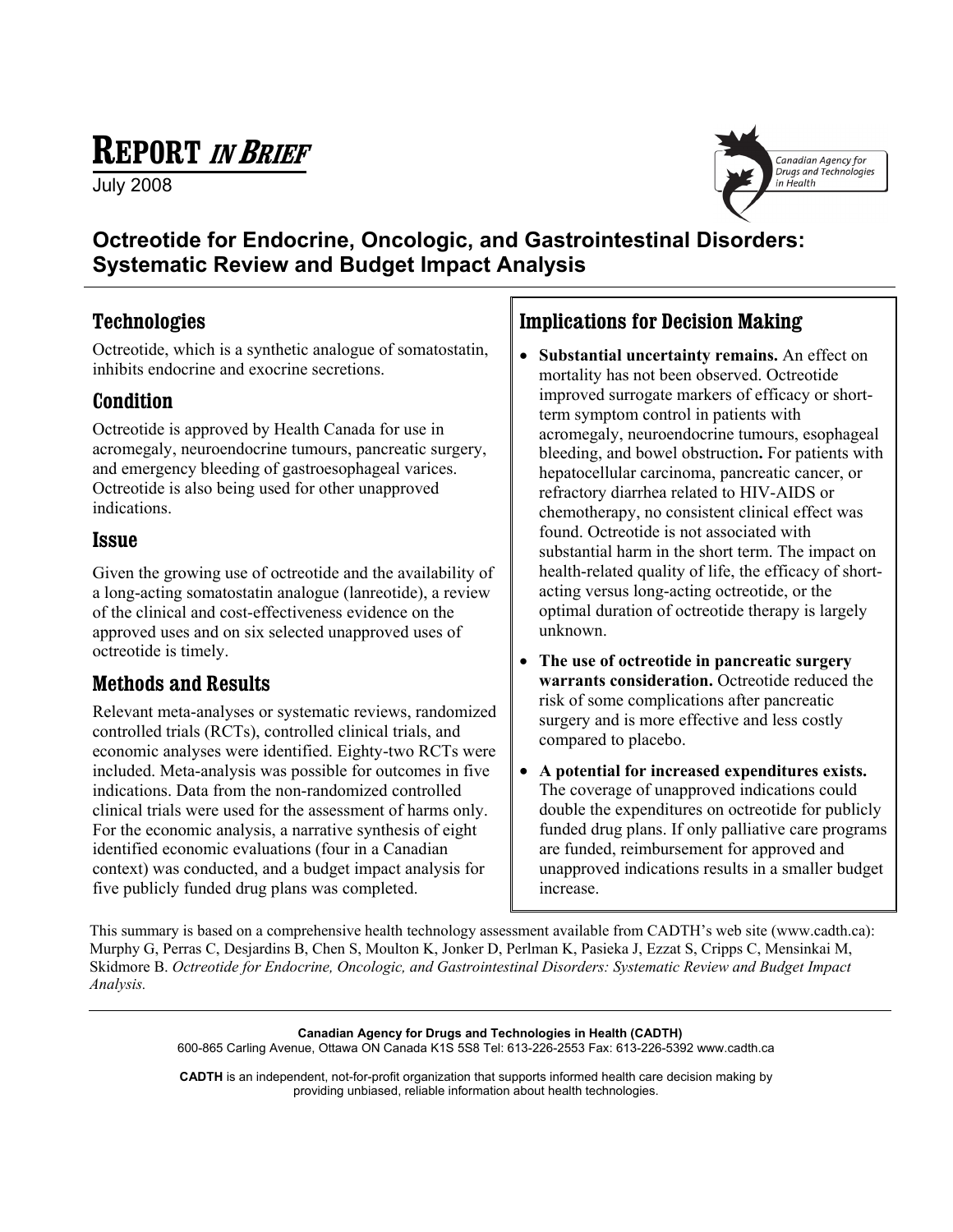# **1 Introduction**

Octreotide is a synthetic analogue of somatostatin. It is useful in different conditions because it inhibits the endocrine and exocrine secretions associated with many diseases.<sup>1</sup> Health Canada has approved the drug for four indications: acromegaly, gastroenteropancreatic neuroendocrine tumours (GEPNETs), preventing complications after pancreatic surgery, and managing the emergency bleeding of gastro-esophageal varices in patients with underlying cirrhosis. Octreotide is also being used for other conditions, without Health Canada's approval.

Among the publicly funded drug plans in British Columbia, Manitoba, Saskatchewan, New Brunswick, and Nova Scotia, expenditures for octreotide grew from C\$510,000 in 1999-2000, when it was first reimbursed, to C\$2.3 million in 2005-2006. In this period, the cost per claimant doubled to approximately \$8,670, and the number of claimants increased from 142 to 267. (Data were provided by the publicly funded drug plans of British Columbia, Manitoba, Saskatchewan, New Brunswick, and Nova Scotia.)

In Canada, the drug is available as a short-acting injection formula that is delivered subcutaneously or intravenously (OCT-SA) and a long-acting depot formula that is delivered by intramuscular injection (OCT-LA) (Table 1). Four weeks of therapy costs between C\$112 and C\$2,975 for OCT-SA and between C\$1,272 and C\$2,124 for OCT-LA, depending on the dosage.<sup>2</sup>

| Table 1: Somatostatin analogues available in Canada                                    |                       |            |                  |
|----------------------------------------------------------------------------------------|-----------------------|------------|------------------|
| <b>Product (Generic Name)</b><br><b>ATC Code, Manufacturer</b>                         | <b>Strength</b>       | <b>DIN</b> | Unit Cost* (C\$) |
| Sandostatin <sup>®</sup><br>(octreotide) H01CB02,<br><b>Novartis</b>                   | $50 \mu g/mL$ (1 mL)  | 00839191   | 5.36             |
|                                                                                        | $100 \mu g/mL$ (1 mL) | 00839205   | 10.13            |
|                                                                                        | $200 \mu g/mL (5 mL)$ | 02049392   | 97.40            |
|                                                                                        | 500 $\mu$ g/mL (1 mL) | 00839213   | 47.59            |
| Octreotide acetate Omega<br>(octreotide) H01CB02, Omega                                | $50 \mu g/mL$ (1 mL)  | 02248639   | 3.99             |
|                                                                                        | $100 \mu g/mL$ (1 mL) | 02248640   | 7.54             |
|                                                                                        | $200 \mu g/mL (5 mL)$ | 02248642   | 72.48            |
|                                                                                        | 500 $\mu$ g/mL (1 mL) | 02248641   | 35.42            |
| Sandostatin <sup>®</sup> LAR <sup>®</sup><br>(octreotide) H01CB02,<br><b>Novartis</b>  | $10$ mg/vial          | 02239323   | 1,272            |
|                                                                                        | 20 mg/vial            | 02239324   | 1,697            |
|                                                                                        | 30 mg/vial            | 02239325   | 2,124            |
| Somatuline <sup>®</sup> Autogel <sup>®</sup><br>(lanreotide) H01CB03, Ipsen<br>Limited | 60 mg/syringe         | 02283395   | 1,102            |
|                                                                                        | 90 mg/syringe         | 02283409   | 1,470            |
|                                                                                        | 120 mg/syringe        | 02283417   | 1,840            |

ATC code=anatomic therapeutic chemical code; DDD=defined daily doses; DIN=drug identification number; mg=milligram; mL=millilitre: uα=microgram

<sup>\*</sup>Unit cost data for octreotide products from Alberta Drug Benefit List;<sup>2</sup> Lanreotide price from Canadian Expert Drug Advisory Committee recommendation on lanreotide;<sup>3</sup> Other sources: Product descriptions and DINs<sup>4-7</sup>, World Health Organization ATC index 2007<sup>8</sup>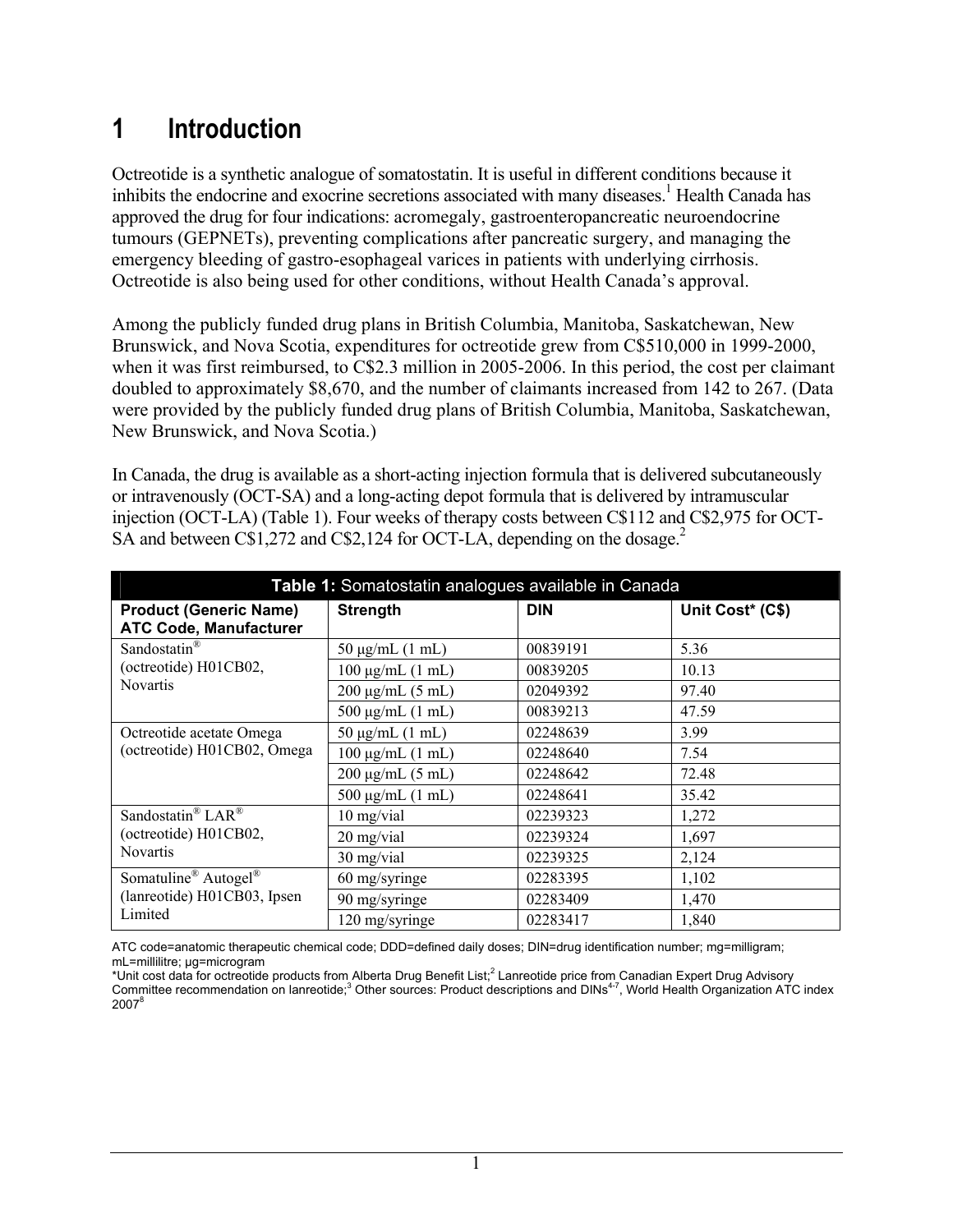# **2 Objectives**

The purpose of this review was to assess the clinical and cost-effectiveness of octreotide for the four indications approved by Health Canada and for six unapproved indications: refractory diarrhea related to HIV-AIDS, chemotherapy, Crohn's disease or ileostomy; hepatocellular carcinoma; pancreatic cancer; inoperable bowel obstruction; short bowel syndrome; and pediatric idiopathic or persistent hyperinsulinism.

The objectives were met by addressing five research questions:

- 1. What is the evidence regarding the clinical effectiveness of octreotide therapy for the four approved and six unapproved indications?
- 2. What is the evidence regarding the clinical effectiveness of the long-acting intramuscular depot (OCT-LA) formulation compared with the subcutaneous or intravenous (OCT-SA) formulation for the selected indications?
- 3. What is the optimal length of octreotide therapy for the selected indications?
- 4. What is the evidence regarding the cost-effectiveness of octreotide therapy for the selected indications, and for OCT-LA versus OCT-SA?
- 5. What is the budget impact on publicly funded drug programs in Canada of funding octreotide for the approved and unapproved indications?

# **3 Methods**

Using a literature search strategy designed by our information specialists, we conducted staged electronic searches using the OVID interface on MEDLINE, MEDLINE In-Process & Other Non-Indexed Citations, EMBASE, BIOSIS Previews, and The Cochrane Library 2006 (Issues 2 and 3). Updates were done biweekly until the first week of February 2008, with no language or publication date restrictions, and all searches, except the economic search, were limited to human studies. We first sought systematic reviews and meta-analyses. When these did not meet our inclusion criteria, we searched for randomized and non-randomized clinical trials so that we could conduct a new systematic review. We also searched the Health Economic Evaluations Database (HEED) for economic evaluations.

We identified grey literature by searching the Internet, hand searching bibliographies and abstracts of select literature, and by contacting experts and agencies.

Two reviewers independently screened studies, first by titles and abstracts, then by full text if they were deemed to be relevant. Clinical studies were included if they were randomized clinical trials (RCTs) with parallel or crossover design, or controlled clinical trials (CCTs), either cohort or case control studies. Patients had one of the indications of interest. The studies compared OCT-SA with OCT-LA, or either formulation with placebo, no treatment, or active controls (specific to each indication). The outcomes, which varied with each indication, included healthrelated quality of life, adverse events, and serious adverse events.

Economic studies were included if they met the same criteria as those set for clinical studies in terms of population, interventions, and comparators. The primary outcomes of interest were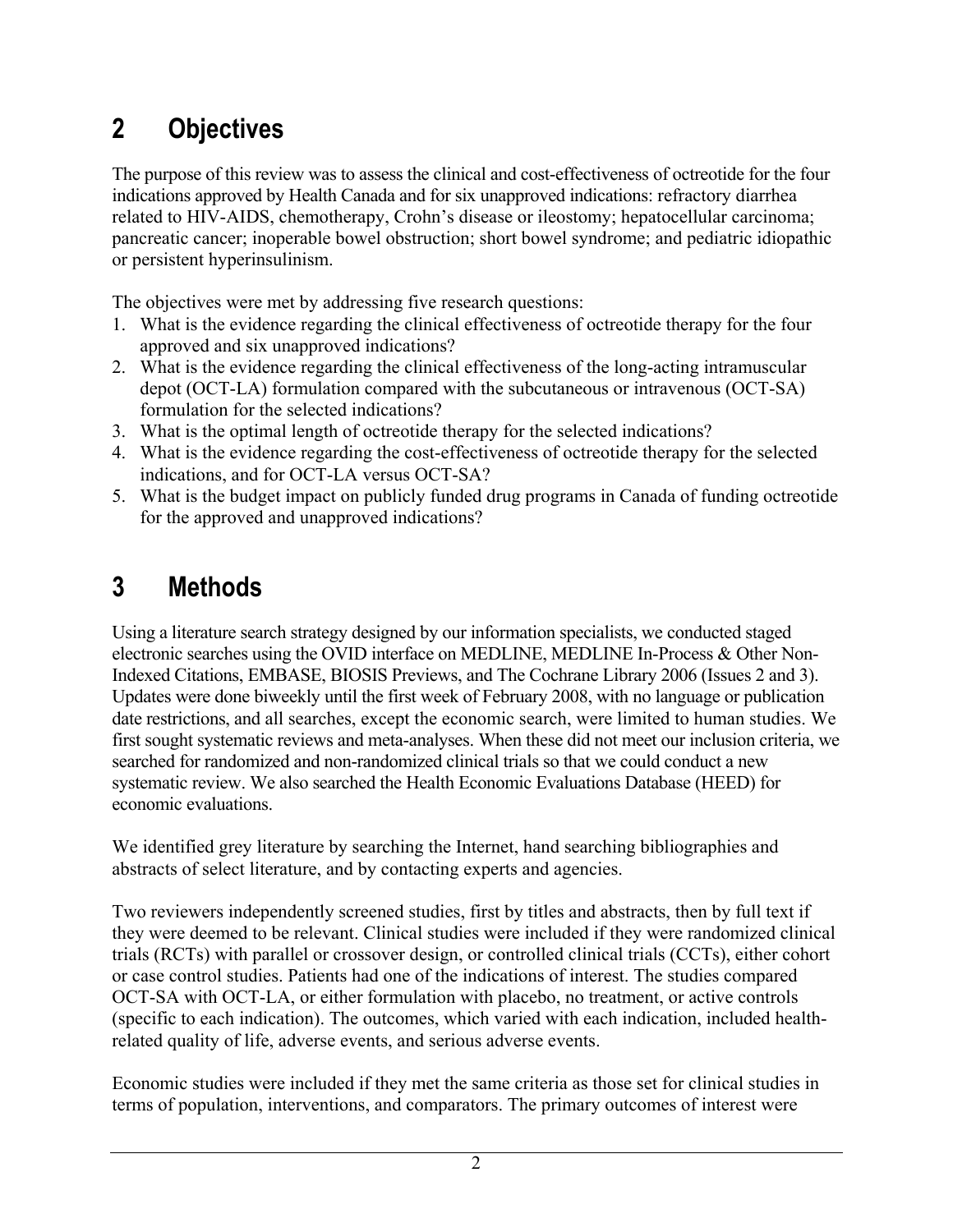related to health (for example, life-years), costs, and incremental cost-effectiveness ratios. The study designs included cost-minimization analysis, cost-effectiveness analysis, cost-utility analysis, cost-benefit analysis, and cost comparison analysis.

At least two reviewers worked independently to extract or verify relevant data from the selected studies. Disagreements were resolved by consensus or with the help of a neutral third person. We assessed the quality of systematic reviews and meta-analyses using the Oxman and Guyatt Scale,<sup>9</sup> and that of RCTs using the Jadad scale.<sup>10</sup> We also assessed whether the studies took steps to prevent foreknowledge of the treatment allocation during patient enrolment.<sup>11</sup> Economic studies were evaluated using the BMJ 35-question checklist<sup>12</sup> or section 3 of Drummond *et al.'s* checklist for assessing economic evaluations.<sup>13</sup>

For the clinical studies, we did a meta-analysis, where appropriate. We used data from RCTs to assess efficacy. Data from RCTs and CCTs were used to analyze safety. For the economic review, we were limited to a narrative synthesis, because of the low number of studies.

### *Results – Clinical*

We included 82 parallel or crossover RCTs in our systematic review and data on harms from nine CCTs. Seven (9%) RCTs had adequate allocation concealment, and 31 (38%) were of higher methodological quality according to their Jadad scores. Many RCTs had a small sample size, and most did not report health-related quality of life. Few studies reported harm, or they had limited data and their methods were poorly described. Furthermore, the populations that were studied were not always comparable. Consequently, we could not quantify harms systematically for any indication. Neither could we assess the optimal length of therapy for any indication.

### *Acromegaly*

Ten RCTs that compared OCT-SA and OCT-LA with each other or to a control (placebo, no treatment, lanreotide, bromocriptine, or surgery) provided limited data. Treatment duration ranged from 14 days to 24 months. The study size varied from 12 to 125 patients, with half of the trials enrolling fewer than 30 patients. Allocation concealment could not be determined for all ten studies, and half of the studies scored two or less on the Jadad scale, indicating poorer quality. Most of the studies did not report the outcomes of interest, or the results could not be easily interpreted. Of the five studies comparing OCT-SA with placebo or no treatment, a meta-analysis of three of them showed that OCT-SA significantly decreased growth hormone and insulin-like growth factor levels.<sup>14-16</sup> One study showed that more patients receiving OCT-SA obtained normal growth hormone levels compared with those receiving no treatment.<sup>14</sup> If there were differences between OCT-LA and lanreotide, it was not possible to detect them, given the study limitations. Likewise, no conclusions could be reached about OCT-LA versus surgery or OCT-SA versus bromocriptine.

### *Emergency Management of Acute Variceal Bleeding*

Twenty one RCTs compared OCT-SA with placebo or no treatment. The other trials compared OCT-SA with sclerotherapy (7), balloon tamponade (2), somatostatin (3), terlipressin (4), or vasopressin (4). Most often, the treatment duration was two days or five days, and ranged from 24 hours to 29 days (two RCTs did not report duration). The number of patients who were enrolled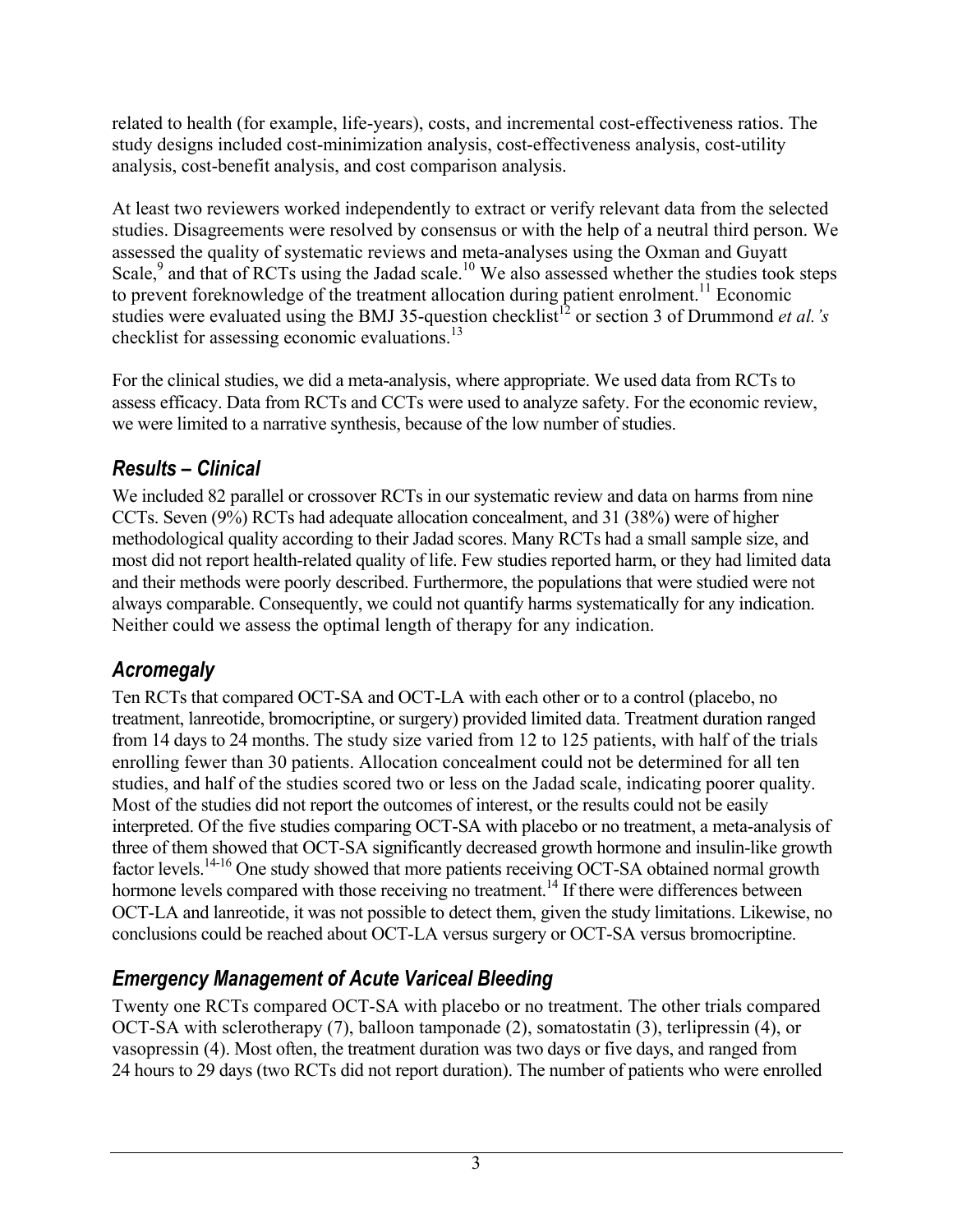varied from 31 to 564. Eight trials (22%) were of higher quality (a Jadad score of three or higher), and three (8%) had adequate allocation concealment.

No significant difference was detected between OCT-SA and any comparator when the number of deaths was considered.

OCT-SA reduced the risk of patients failing initial hemostasis compared with placebo, no treatment, terlipressin, or vasopressin. It also lowered the risk of rebleeding compared with placebo or no treatment. Of 27 RCTs reporting on blood transfusions, seven found that OCT-SA patients needed significantly fewer units of blood,<sup>17-23</sup> while three found that they needed significantly more.<sup>24-26</sup> The absolute difference between groups in most trials was less than one unit of blood. The results were mixed for the length of hospitalization. Two RCTs reported that OCT-SA patients had a significantly shorter stay compared with those receiving placebo or no treatment,  $17,20$  while three reported that OCT-SA patients needed significantly longer hospitalization than those on placebo, sclerotherapy, or terlipressin.24,27,28 Four other RCTs found no difference.

#### *Gastroenteropancreatic Neuroendocrine Tumours*

Four RCTs with a total of 149 patients compared OCT-SA with OCT-LA, lanreotide, or placebo. The treatment duration spanned 24 hours to 24 weeks. Two trials were of higher quality, and one had adequate allocation concealment. Because of differences in groups and duration of treatment, it was not possible to do a meta-analysis. Furthermore, studies did not report on several outcomes of interest, so few conclusions could be reached.

One study with 33 patients reported that the severity of flushing and diarrhea was similar among patients who were treated with OCT-SA compared with those who were treated with lanreotide.<sup>29</sup> In another study with 12 patients, those on OCT-SA had significantly less flushing, but a similar intensity of abdominal pain than those on placebo.<sup>30</sup> A study that measured treatment success by symptom control found no difference between OCT-SA and OCT-LA.<sup>31</sup>

### *Prevention of Complications after Pancreatic Surgery*

Of 12 RCTs comparing OCT-SA with placebo or no treatment, seven were of higher methodological quality, and two had adequate allocation concealment. In 11 of the 12 trials, the treatment duration ranged from five to 10 days. In one trial, patients were treated for a mean of 20 to 25 days. The number of patients ranged from 17 to 383. The patients underwent surgery because of pancreatitis, a malignant or benign tumour, transplantation, or a combination of these conditions.

Data were pooled when heterogeneity permitted this. For three outcomes – fluid collection, number of pancreatic fistulas, and overall complication rate – patients on OCT-SA had significantly better results than those on placebo or no treatment. When data analysis was limited to the two trials with adequate allocation, however, the difference for these outcomes was not statistically significant.<sup>32,33</sup> For the outcomes of death, infection, pancreatitis, abscess, bleeding, or length of hospital stay, no significant difference was observed between OCT-SA and placebo.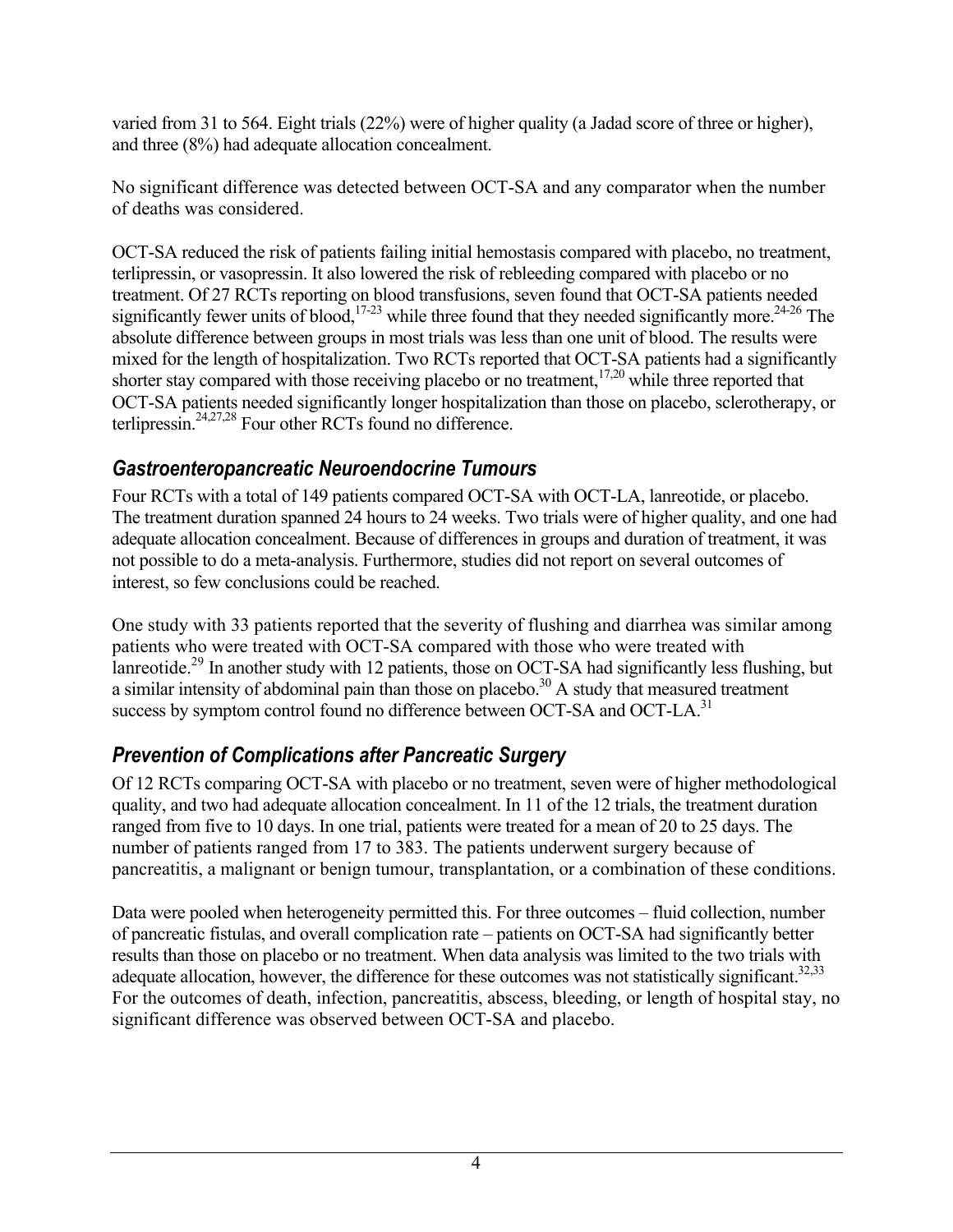#### *Bowel Obstruction*

The two RCTs that were included, both of lower quality, compared OCT-SA with hyoscine butylbromide in a total of 86 patients with cancer and inoperable bowel obstruction. In one trial, patients were treated for three days. In the other trial, they were treated until death. Allocation concealment was unclear in both trials.

Both studies found that patients who were treated with OCT-SA for three days vomited less than those on hyoscine butylbromide and experienced significantly less severe nausea.<sup>34,35</sup> For other outcomes such as pain, drowsiness, or dry mouth, there were no significant differences between treatments. Neither study reported data on the quality of life, hospital length of stay, or need for nasogastric tube insertion.

### *Diarrhea Related to Chemotherapy, HIV-AIDS, Crohn's Disease, or Ileostomy*

No trials met the inclusion criteria for Crohn's disease or ileostomy. Of seven RCTs, five evaluated OCT-SA in patients with diarrhea related to chemotherapy, and two assessed the drug's efficacy in patients whose diarrhea was related to HIV-AIDS. Comparators were placebo, loperamide, or placebo plus loperamide and diphenoxylate. Four studies were of higher methodological quality. Allocation concealment was unclear in all studies.

The trials that involved between 16 and 43 chemotherapy patients lasted between one and four days. In the trial comparing OCT-SA with placebo, OCT-SA patients were significantly more likely to have a complete or major resolution of diarrhea.<sup>36</sup> The four studies comparing OCT-SA with loperamide could not be pooled because of heterogeneity (for example, different types of cancers, different chemotherapy medications, and different doses of OCT-SA). Two trials found that OCT-SA patients had a greater chance of responding to treatment,  $37,38$  one trial found that loperamide patients were more likely to respond,<sup>39</sup> and one trial found no difference between treatments.<sup>40</sup>

In the HIV-AIDS population, no significant difference was detected between OCT-SA and placebo or antidiarrheal agents.<sup>41,42</sup> In these trials, a total of 149 patients were enrolled, and the treatment duration ranged from 10 to 21 days.

### *Hepatocellular Carcinoma*

Of seven RCTs that compared OCT-SA or OCT-LA with a control (placebo, no treatment, or tamoxifen), five were of higher quality, with a Jadad score of three or higher. One had adequate allocation concealment. The duration of treatment ranged from six weeks to three years, with one study not reporting duration. The size of the groups ranged from 13 to 266 patients. Because of heterogeneity in treatment duration and length of follow-up, the results could not be pooled.

One study with 58 patients reported that significantly fewer patients died at six and 12 months in the OCT-SA group than in the group not receiving treatment, and that statistically fewer patients had their tumours progress.43 Two studies found that OCT-SA and OCT-LA increased survival time compared with placebo or no treatment.<sup>43,44</sup> Patients who were treated with octreotide did not show a survival benefit in four other studies.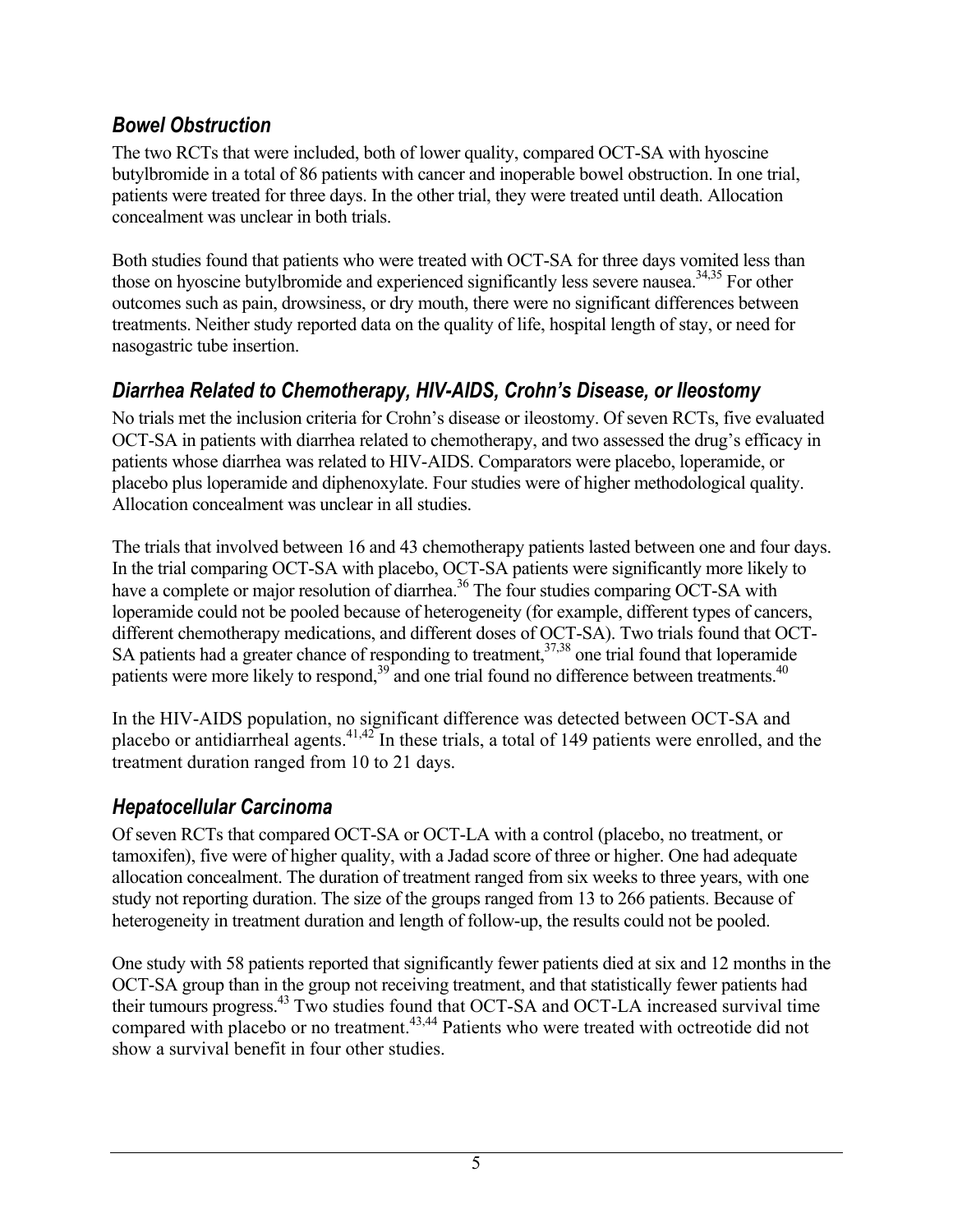#### *Pancreatic Cancer*

Four RCTs evaluated OCT-SA and OCT-LA in a total of 602 patients with advanced pancreatic cancer and inoperable tumours. Comparators were no treatment, chemotherapy, or placebo. Patients were treated for an average of eight to 12 weeks in two studies. The duration of treatment was not reported in the other two trials. Three trials were of lower quality with a Jadad score of two, and the allocation concealment in all four trials was inadequate or unclear.

One RCT reported that OCT-SA patients lived significantly longer than those who received no treatment, with an increase in median survival time of eight weeks.<sup>45</sup> None of the other RCTs found a significant difference in survival time. No effect on the pancreatic tumour was detected with octreotide compared with placebo, no treatment, or chemotherapy.

#### *Pediatric Idiopathic or Persistent Hyperinsulinism*

No RCTS or CCTs met the inclusion criteria for pediatric idiopathic or persistent hyperinsulinism.

#### *Short Bowel Syndrome*

Five crossover RCTs met the inclusion criteria but could not be analyzed because they did not report data before the crossover. We tried to contact the authors for missing data but were unsuccessful.

### *Results – Economic*

We included eight economic evaluations: three on acromegaly, one on esophageal variceal bleeding, two on GEPNET, and two on the prevention of complications after pancreatic surgery. No economic studies could be found regarding indications for which octreotide has not been approved by Health Canada.

Four studies came from Canada, including three unpublished reports (Novartis Pharmaceuticals Canada Inc., Dorval: unpublished data, January 1999 and May 1999; L. Wilson, University of California, San Francisco: unpublished data, 1999).<sup>46</sup> Three studies came from the US,  $47-49$  and one originated in the UK.50 Six of the eight evaluations included a cost-effectiveness or costefficacy study that showed the cost of treatment for a particular health effect, such as the cost of a patient reaching a certain growth hormone level or the cost of preventing one bleeding episode (Novartis Pharmaceuticals Canada Inc., Dorval: unpublished data, January 1999; L. Wilson, University of California, San Francisco: unpublished data, 1999).<sup>46,48-50</sup> This type of analysis made it difficult to compare results. Also included were one cost-minimization analysis (Novartis Pharmaceuticals Canada Inc., Dorval: unpublished data, May 1999), one cost-benefit analysis, <sup>47</sup> and one cost-utility analysis.<sup>50</sup>

While a societal perspective would have been useful for capturing a range of costs, most of the studies took the perspective of the health care system or drug plan payer and used a short-term time horizon of between one to 19 months. One study used a lifetime perspective.<sup>48</sup>

Six studies, including the three unpublished reports,  $46,48,49$  received all or part of their funding from the pharmaceutical industry. One study did not report funding sources.<sup>47</sup>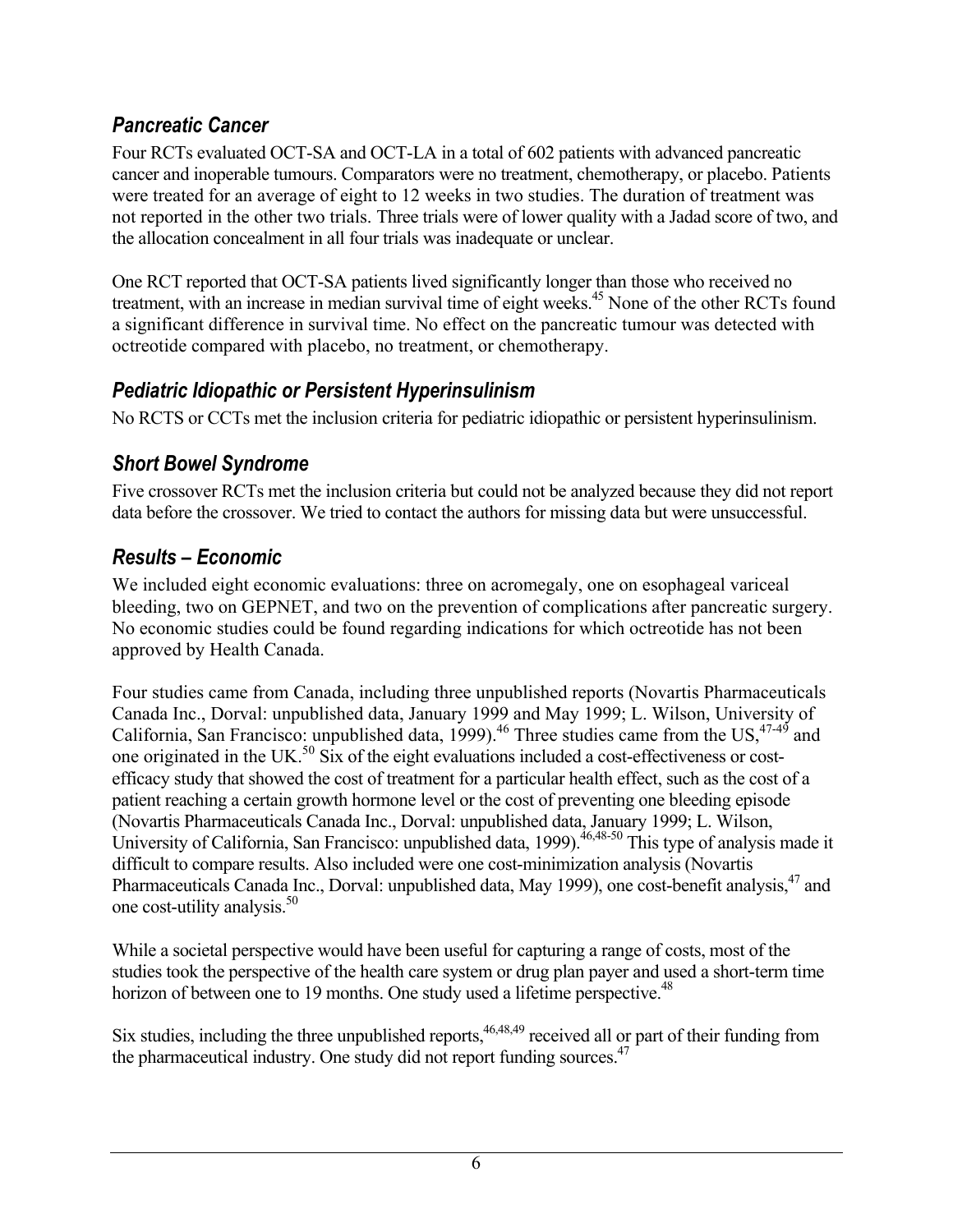Except for the Canadian study on patients who were undergoing pancreatic surgery, $46$  the studies were not of high quality. Because of the lack of studies or limited methods, we could not reach any conclusions about the cost-effectiveness of octreotide for acromegaly, GEPNET, or emergency variceal bleeding.

For the prevention of complications after pancreatic surgery, the 1999 Canadian cost-effectiveness study showed that OCT-SA was cost-saving compared with placebo.<sup>46</sup> The authors created two models that used the complication rates from a meta-analysis of RCTs and the cost of hospitalization for patients who were undergoing pancreatic surgery. Model one predicted that OCT-SA saved C\$853 per patient, and model two showed a saving of C\$1,642 per patient. Furthermore, 16 additional patients in a theoretical cohort of 100 avoided complications when they were treated with OCT-SA. The analysis was high quality with robust one-way and two-way sensitivity analyses.

An American study that purported to be a cost-benefit analysis comparing OCT-SA to usual care for preventing fistulas after pancreatic duodenectomy did not put a monetary value on clinical outcomes, as a cost-benefit analysis should.<sup>47</sup> The authors reported that OCT-SA resulted in cost-savings of US\$4,249 per patient. The clinical value and cost savings were greatest in patients who were at high risk of fistulas. Caution must be used in interpreting these results because of the small number of patients who developed fistulas.

# **4 Limitations**

The clinical review was limited to English and French papers. Of 17 relevant papers in neither of these languages, three with English abstracts could be included. A limited number of RCTs with small numbers of patients was available for many of the indications. Adverse events were poorly reported, and harms could not be quantified systematically. Almost two-thirds of reports (61%) were of lower methodological quality, with data often sparse or missing. Dissimilarities in treatment duration and comparators meant that data could not be pooled. The economic review was limited by the small number of acceptable studies, their dissimilarities, possible bias, and sometimes contradictory findings.

### *Health System Implications*

The prevalence rate of each condition in Canada was estimated for 2006 to 2010. There are fewer than 8,500 potential beneficiaries for the approved indications in any of those years. For unapproved indications, the estimated number exceeds 180,000 in each year.

We determined the budget impact for the publicly funded drug plans in British Columbia, Saskatchewan, Manitoba, Nova Scotia, and New Brunswick, based on historical drug use. Using three scenarios, we determined that the drug budgets are sensitive to any expansion of the coverage for OCT-SA or OCT-LA. The reimbursement for the unapproved indications would lead to an estimated 76% to 137% increase in octreotide expenditures in 2009-2010. Reimbursement of all indications for palliative care beneficiaries resulted in a smaller budget increase.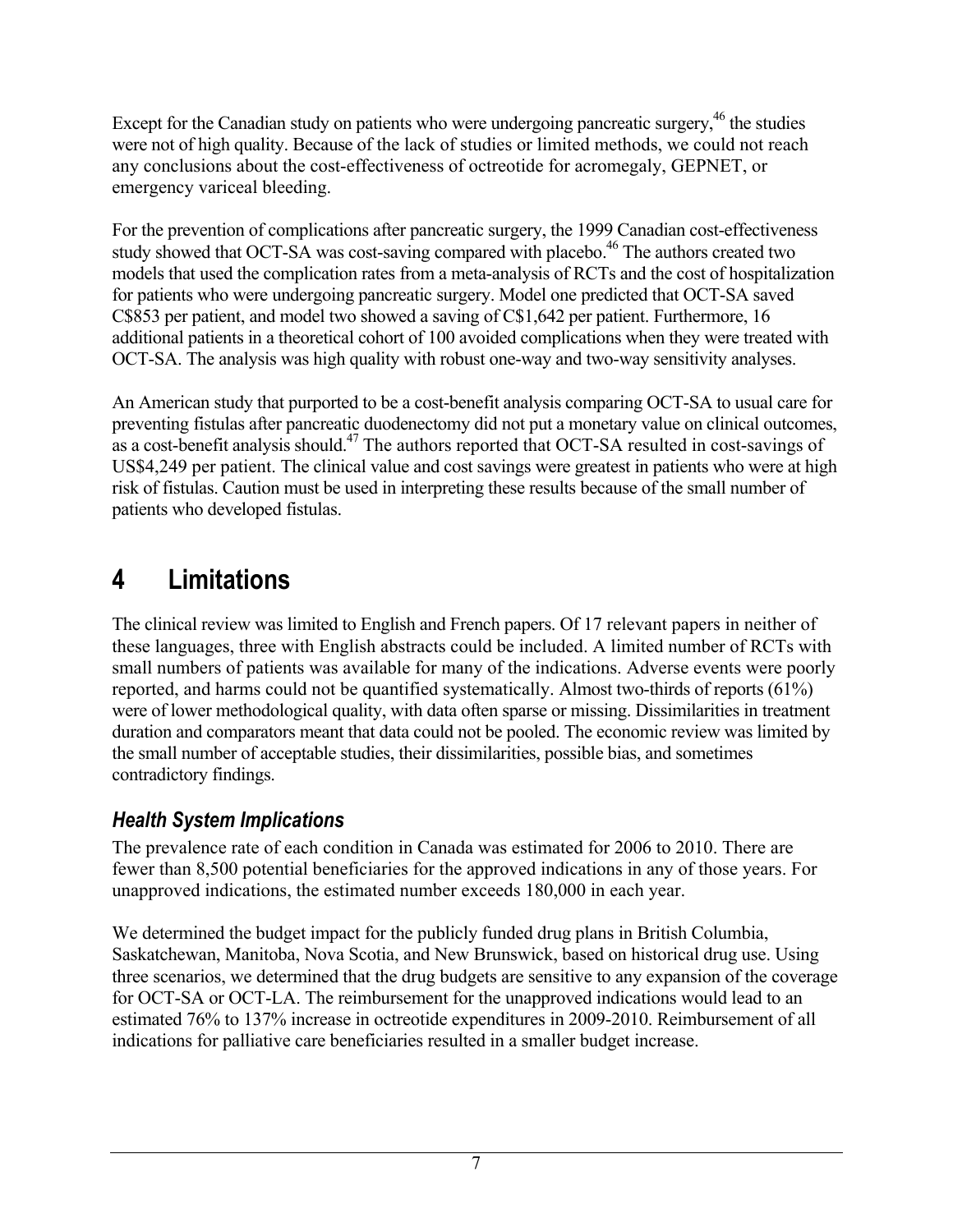# **5 Conclusion**

Octreotide showed a benefit in improving surrogate markers of efficacy or short-term symptom control in patients with acromegaly, GEPNETs, esophageal bleeding, and bowel obstruction. Octreotide reduced the risk of some complications after pancreatic surgery. No overall benefit was detected in death rate or survival time for variceal bleeding, pancreatic surgery, or pancreatic cancer. No conclusions could be drawn about the impact of octreotide on health-related quality of life, the relative efficacy of OCT-SA compared with OCT-LA, or the optimal duration of octreotide therapy. A descriptive review of adverse events suggested that octreotide was not associated with substantial harms in the short term.

We were unable to assess four indications (pediatric hyperinsulinism, short bowel syndrome, diarrhea related to ileostomy or Crohn's disease) because of a lack of RCTs. Conclusions about the efficacy of octreotide for hepatocellular carcinoma or refractory diarrhea related to chemotherapy or HIV-AIDS could not be drawn.

In our review of economic evaluations, there were sufficient data to draw conclusions for one indication. For patients who were undergoing pancreatic surgery, OCT-SA was more effective and less costly than placebo. For publicly funded drug plans, the expansion of listing criteria to include the unapproved indications could double expenditures on octreotide.

# **6 References**

- 1. Canadian Pharmacists Association. Sandostatin®, Sandostatin LAR®. In: *Compendium of pharmaceuticals and specialties*. [database online]. Ottawa: The Association; 2007.
- 2. Alberta Health and Wellness. *Interactive drug benefit list* [database online]. Edmonton: Alberta Ministry of Health and Wellness; 2007. Available: http://www.ab.bluecross.ca/dbl/idbl\_main1.html.
- 3. Canadian Agency for Drugs and Technologies in Health. *CEDAC final recommendation and reasons for recommendation for lanreotide acetate (Somatuline® Autogel®)*. Ottawa: The Agency; 2007. Available: http://www.cadth.ca/media/cdr/complete/cdr\_complete\_Somatuline-Autogel\_July-19\_2007.pdf.
- 4. Somatuline® Autogel®. In: *Notice of compliance database*. [database online]. Ottawa: Therapeutic Products Directorate, Health Canada; 2007. Available: http://www.nocdatabase.ca.
- 5. Octreotide. In: *Notice of compliance database*. [database online]. Ottawa: Therapeutic Products Directorate, Health Canada; 2007. Available: http://www.nocdatabase.ca.
- 6. Sandostatin. In: *Notice of compliance database*. [database online]. Ottawa: Therapeutic Products Directorate, Health Canada; 2006. Available: http://www.nocdatabase.ca.
- 7. Sandostatin LAR. In: *Notice of compliance database*. [database online]. Ottawa: Therapeutic Products Directorate, Health Canada; 2006. Available: http://www.nocdatabase.ca.
- 8. WHO Collaborating Centre for Drug Statistics Methodology. *ATC/DDD Index 2007* [database online]. Oslo: The Centre; 2007. Available: http://www.whocc.no/atcddd/.
- 9. Shea B, et al. Assessing the quality of reports of systematic reviews: the QUOROM statement compared to other tools. In: Egger M, Smith GD, Altman DG, editors. *Systematic reviews in health care: meta-analysis in context*. 2nd ed. London: BMJ Publishing Group; 2001. p.122-39.
- 10. Jadad AR, et al. *Control Clin Trials* 1996;17(1):1-12.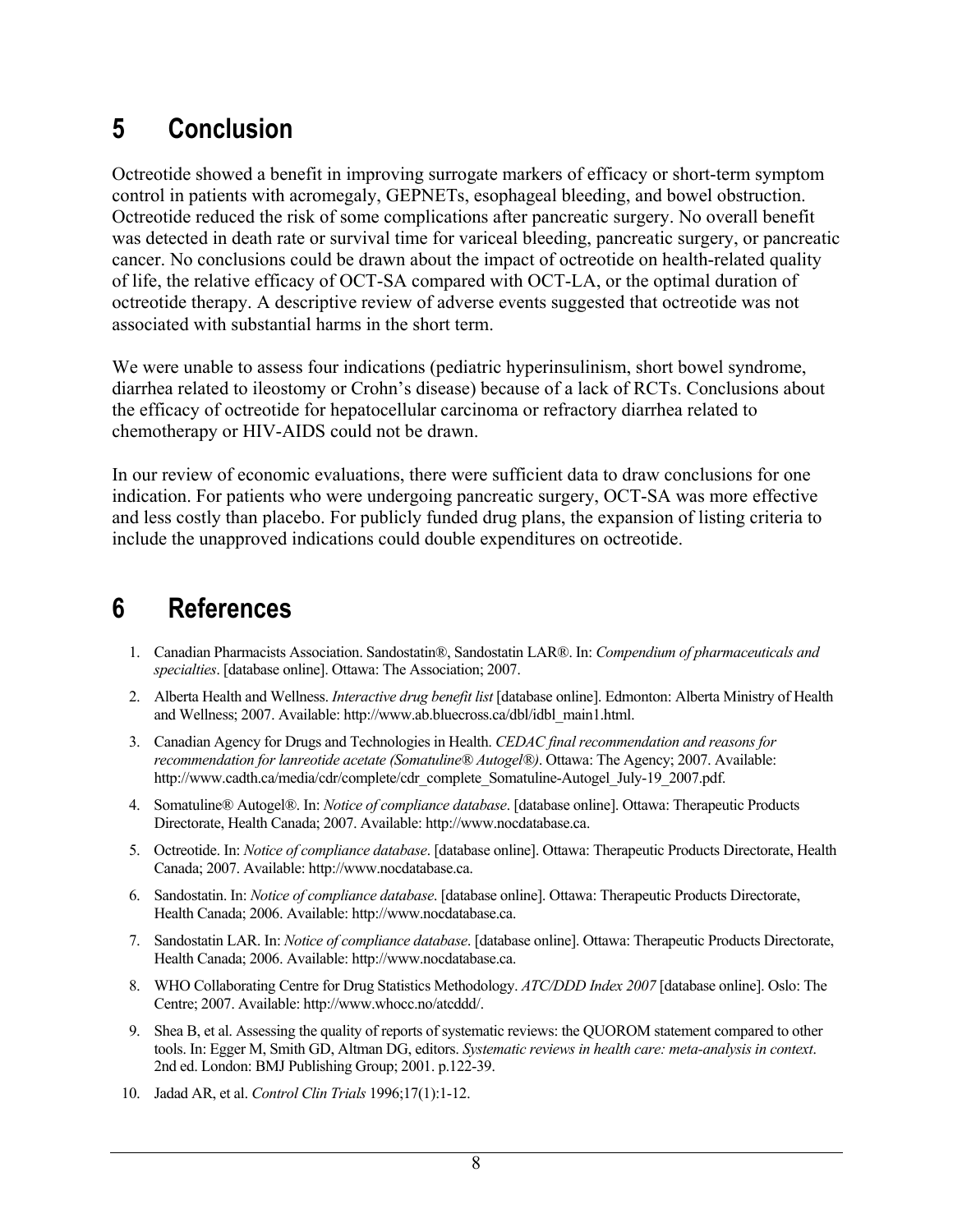- 11. Schulz KF, et al. *JAMA* 1995;273(5):408-12.
- 12. Drummond MF, et al. *BMJ* 1996;313(7052):275-83.
- 13. Drummond MF, et al. *Methods for the economic evaluation of health care programmes*. 3rd ed. [Oxford medical publications]. Oxford (UK): Oxford University Press; 2005.
- 14. Colao A, et al. *J Clin Endocrinol Metab* 1997;82(10):3308-14.
- 15. Ezzat S, et al. *Eur J Endocrinol* 1995;133(6):686-90.
- 16. Ezzat S, et al. *Ann Intern Med* 1992;117(9):711-8.
- 17. Shah HA, et al. *J Ayub Med Coll Abbottabad* 2005;17(1):10-4.
- 18. Shiha G, et al. *Mansoura Medical Journal* 1996;26(1-2):109-21.
- 19. Signorelli S, et al. *Hepatology* 1997;26(4 Pt 2):137A.
- 20. Zuberi BF, et al. *Am J Gastroenterol* 2000;95(3):768-71.
- 21. Freitas DS, et al. *Hepatogastroenterology* 2000;47(35):1310-4.
- 22. Silvain C, et al. *Hepatology* 1993;18(1):61-5.
- 23. Huang CC, et al. *Changgeng Yi Xue Za Zhi* 1992;15(2):78-83.
- 24. El-Jackie A, et al. *Hepatology* 1998;28(4 Pt 2):553A.
- 25. Signorelli S, et al. *Gastroenterology* 1996;110(4):A1326.
- 26. Vlachogiannakos J, et al. *Aliment Pharmacol Ther* 2007;26(11-12):1479-87.
- 27. Abd-Elrazek W, et al. Presentation at 40th Annual Meeting of the European Association for the Study of the Liver; 2005 Apr 13; Paris. Available: http://www.kenes.com/easl2005sci/program/abstracts/226.doc.
- 28. Salih M, et al. *Hepatology* 2005;42(4 Suppl 1):211A.
- 29. O'Toole D, et al. *Cancer* 2000;88(4):770-6.
- 30. Saslow SB, et al. *Am J Gastroenterol* 1997;92(12):2250-6.
- 31. Rubin J, et al. *J Clin Oncol* 1999;17(2):600-6.
- 32. Suc B, et al. *Arch Surg* 2004;139(3):288-94.
- 33. Yeo CJ, et al. *Ann Surg* 2000;232(3):419-29.
- 34. Mercadante S, et al. *Support Care Cancer* 2000;8(3):188-91.
- 35. Mystakidou K, et al. *Anticancer Res* 2002;22(2B):1187-92.
- 36. Cascinu S, et al. *Oncology* 1994;51(1):70-3.
- 37. Cascinu S, et al. *J Clin Oncol* 1993;11(1):148-51.
- 38. Nikou GC, et al. *Hellenic J Gastroenterol* 1994;7(2):111-4.
- 39. Geller RB, et al. *Am J Hematol* 1995;50(3):167-72.
- 40. Gebbia V, et al. *Anticancer Drugs* 1993;4(4):443-5.
- 41. Garcia Compean D, et al. *AIDS* 1994;8(11):1563-7.
- 42. Simon DM, et al. *Gastroenterology* 1995;108(6):1753-60.
- 43. Kouroumalis EA, et al. *Gut* 1998;42(3):442-7.
- 44. Dimitroulopoulos D, et al. *World J Gastroenterol* 2007;13(23):3164-70.
- 45. Cascinu S, et al. *Br J Cancer* 1995;71(1):97-101.
- 46. Rosenberg L, et al. *J Gastrointest Surg* 1999;3(3):225-32.